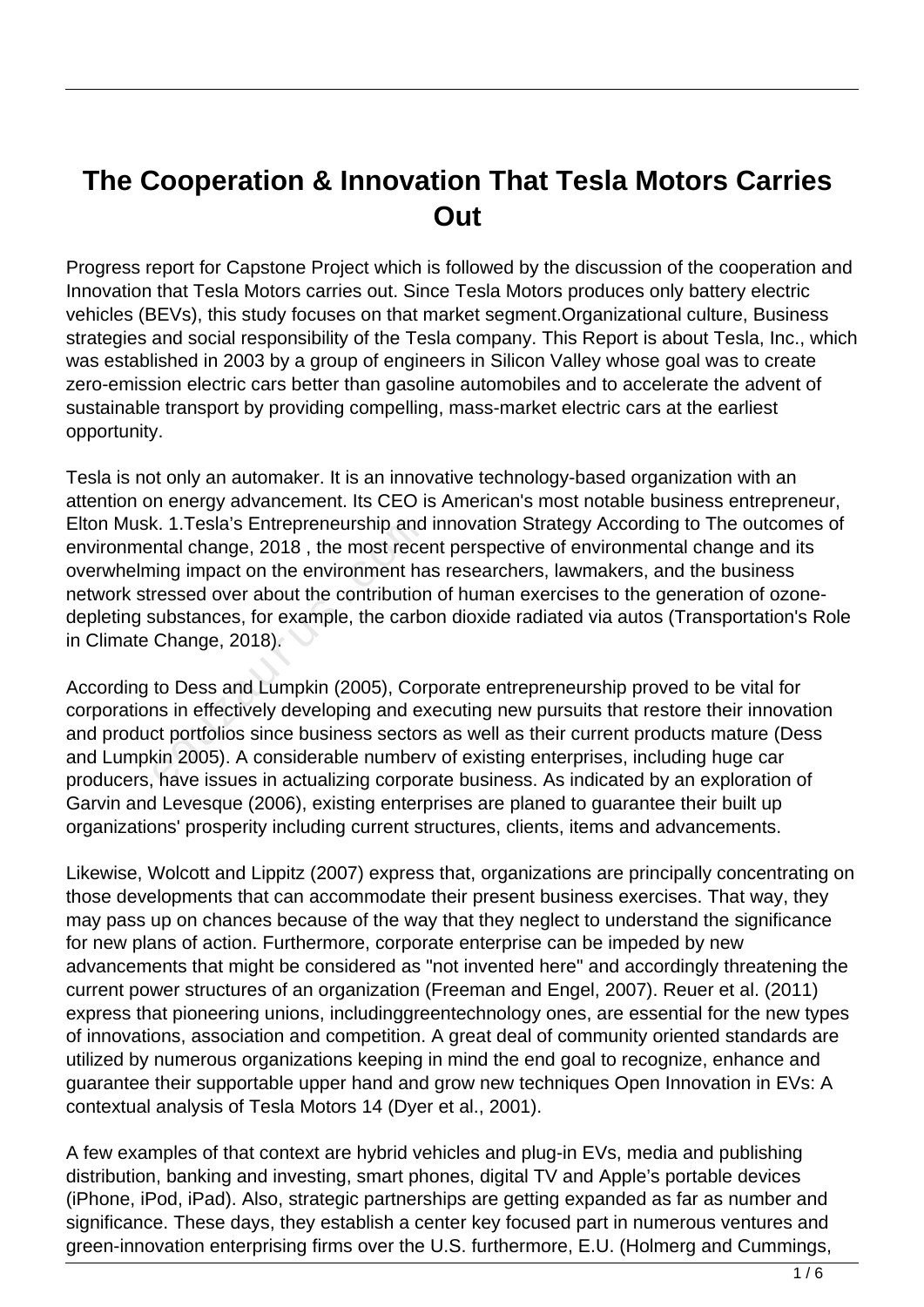2009). In U.S. and global markets, the competitive paradigm has been transformed from a firmto-firm to a system to-arrange rivalry by vital organizations and systems of associations (Lorenzoni and Baden-Fuller, 1995).

As indicated by Beaume and Midler (2009), the green-innovation vehicle market is a case of development in collusion based competition and innovation. Also, alliancebased innovationcan in a general sense move the client's offer. That way, those troublesome innovation developments can be a huge impact of single association's upper hand (Aggeri et al., 2009). Finally, Holmberg (2011) suggests that tesla can benefit by positioning themselves at the focal point of substantial between authoritative coalitions and take after more deliberately outlined union portfolios that can be changed progressively over the long run. This entrepreneurship strategy is significant for new innovative entrepreneurial ventures and EV corporate entrepreneurs.

According to the structure of China's oil industry, 2018, the Intergovernmental Panel on Climate Change (IPCC), which incorporates in excess of 1,300 researchers from the United States and different countries, has determined a temperature ascent of 2.5 to 10 degrees Fahrenheit throughout the following century. Moreover, the staggering increase in the creation of mechanical yield in China, just the same as other modern production centers, for example, Germany and the USA, has accelerated the depletion of worldwide oil reserves. The blast of mechanical yield is driven by the endeavor to fulfill the insatiable utilization and the expanding interest for buyer products around the globe (structure of China's oil industry, 2018) It the following century. Moreover,<br>al yield in China, just the same as<br>and the USA, has accelerated the<br>al yield is driven by the endeavor to<br>buyer products around the globe<br>**organizational culture as**<br>to the Eberhard, (2

### **Tesla's organizational culture and Business Enviornment**

According to the Eberhard, (2006).The extent of the report investigation, the effect of authoritative culture change that occurred after Elon Musk joined and assumed control administration position in the organization. In the underlying long periods of consolidation of the organization Martin Eberhard and Marc Tarpenning financed the organization. At that point, Series A, series of subsidizing was started in which Musk drove as he had participated as Chairman and had certain operational jobs. He turned into the controlling speculator from the first round of subsidizing as he had put a lot of individual assets into the business adding up to USD\$7.5 million. Tesla was built up with a plan to popularize electric vehicle with propelling of sports cars and afterward changing into manufacturing standard vehicles like sedans, moderate compacts for mass markets.

The organization was successful in grabbing orders by marking production contracts with Group Lots. In Series B ventures additionally, Musk drove the investment and in its third round it pulled in business people as Google organizers Sergey Brin and Larry Page. With high measures of speculations acquired from such adjusts the organization was prepared to develop and walk ahead. Regardless of such high ventures Musk features, there was a need in the organization to diminish the workforce to 10% because of representative burnout factors (Frey, 2011). Post-2008 when Musk expected CEO at Tesla Motors, evacuated 25% of its representatives and added another round of financing to spare the organization.

The year 2009 shows a progression of historic point occasion for the organization as US\$187 million was raised where Musk had a critical commitment. Model S was shown at a question and answer session that pulled in Germany's Daimler AG for speculation of US\$ 50 million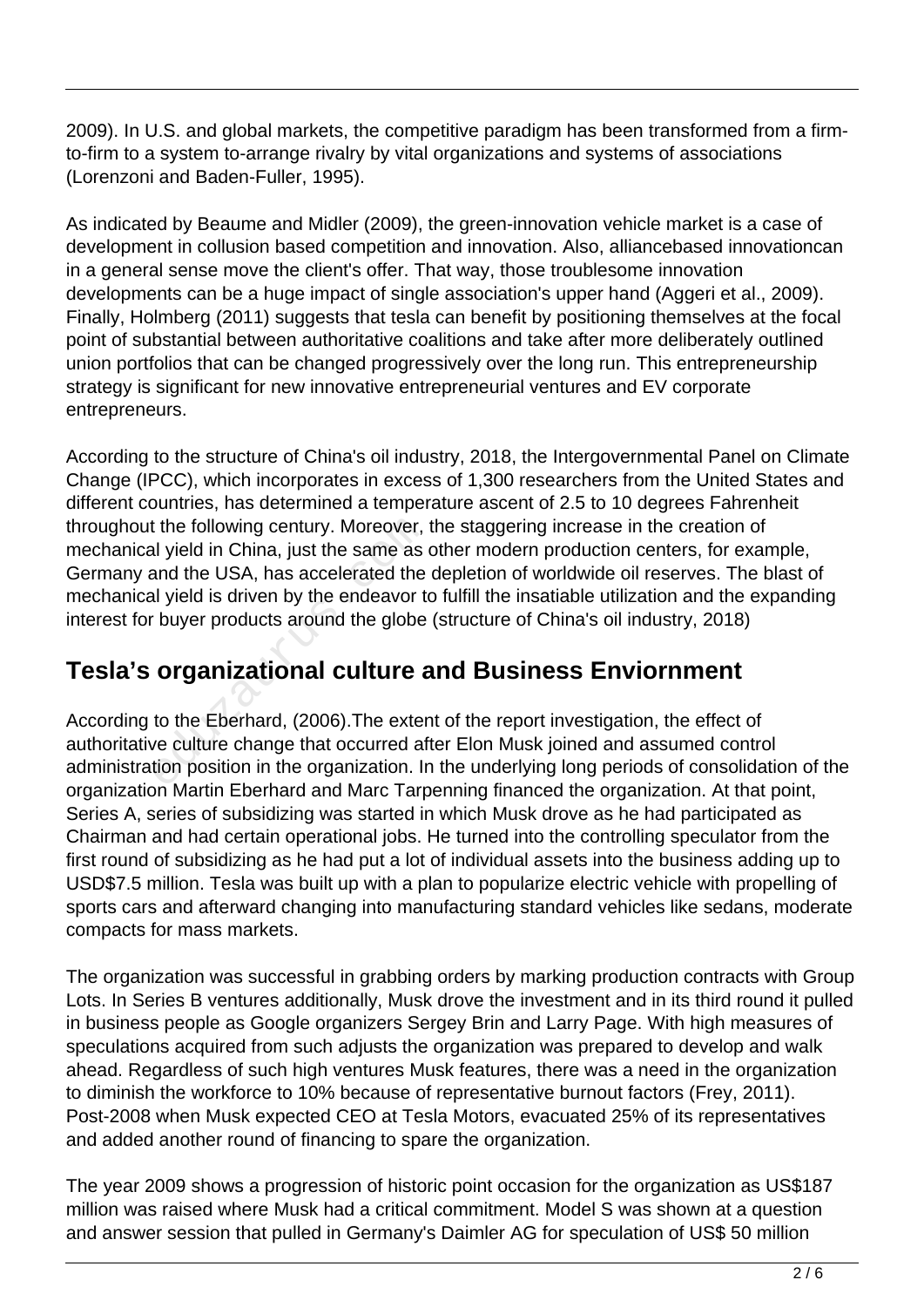additionally Toyota contributed noteworthy sum like Daimler AG. Elon Musk assumed a drastically transformative job at Tesla Motors on numerous occasions sparing the organization from bankruptcy (Bird, 2010). According to the Sustainable advancement, (2016), Musk has been currently improving and conceiving ways and means by which the organization can perform and set up a practical future. Subsequently, the report examines the change into hierarchical culture achieved by Musk through his arrangement of undertakings and pledge to authoritative goals. Rapid oil consumption has expanded the call for inexhaustible and enhanced wellsprings of vitality given the unsustainability of oil-subordinate monetary advancement.

Consequently, in 2014, goals by the UN General Assembly proclaimed 2014-2024 the United Nations Decade of Sustainable Energy for All Elton Musk, CEO of Tesla, Inc. (some time ago Tesla Motors) trusts that later on sun oriented and wind homesteads can give electric power when the sun isn't sparkling and when the breeze isn't passing up putting away power produced when the sun is sparkling or the breeze is blowing in new kinds of batteries. He is supported by showcase preparation and open strategies' ability to investigate elective wellsprings of vitality. Musk and his group guarantee that the proprietor of a little car being driven 15,000 miles every year will spend a normal of \$6,957 on fuel (Driving expense per mile, 2014). According to Moloughney (2016), The proprietor of an electric auto running a similar yearly mileage will burn through \$540. Moreover, an electric auto's support taken a toll is 35% not exactly for a gasfueled car. It depends on this examination that electric-fueled vehicles turned out to be financially practical. Specifically contending with Tesla is the Chevrolet Volt. Other potential contending EVs are being developed. Right now Tesla has the top of the line market to itself (Ingram, 2016). bend a normal of \$6,957 on fuel (I<br>
ey (2016), The proprietor of an election<br>
i40. Moreover, an electric auto's s<br>
It depends on this examination the<br>
practical. Specifically contending<br>
y EVs are being developed. Right<br>
0

### **Business Strategy of Tesla Company**

One preferred standpoint of EVs over vehicles with gasoline motors is the absence of a drive shaft that makes for a more ample interior. South African local Musk, who examined financial aspects and material science in school, is prime supporter, CEO, and modeler of Tesla; the originator, CEO and CTO of SpaceX; fellow benefactor and director of OpenAl; fellow benefactor of Zip2; and organizer of X.com which, subsequent to converging with Confinity, took the name PayPal. 2.1 Supply Chain Management Strategy In order to Tesla's plan of action is not the same as that of most vehicle manufacturing organizations since it claims the whole production network from manufacturing to dissemination.

This procedure is driven by a definitive objective of bringing down manufacturing expenses and expenses of merchandise sold, subsequently guaranteeing the business' manageability. Under the initiative of Musk, the organization disclosed its Model S following its first model, the Roadster. Tesla is currently during the time spent creating its most recent models, Model X and Model 3, which, dissimilar to its past models, focus on the mass market for electric vehicles. It is important that Tesla's supply chain management technique centers around a long term development methodology including creation, stock administration, and dispersion.

### **Growth Strategy**

According to (Ramsey, 2016) Tesla's development strategy is for the most part determined by the foreseen popularity for Model 3. Thus, innovative work costs rose to \$81.5 million from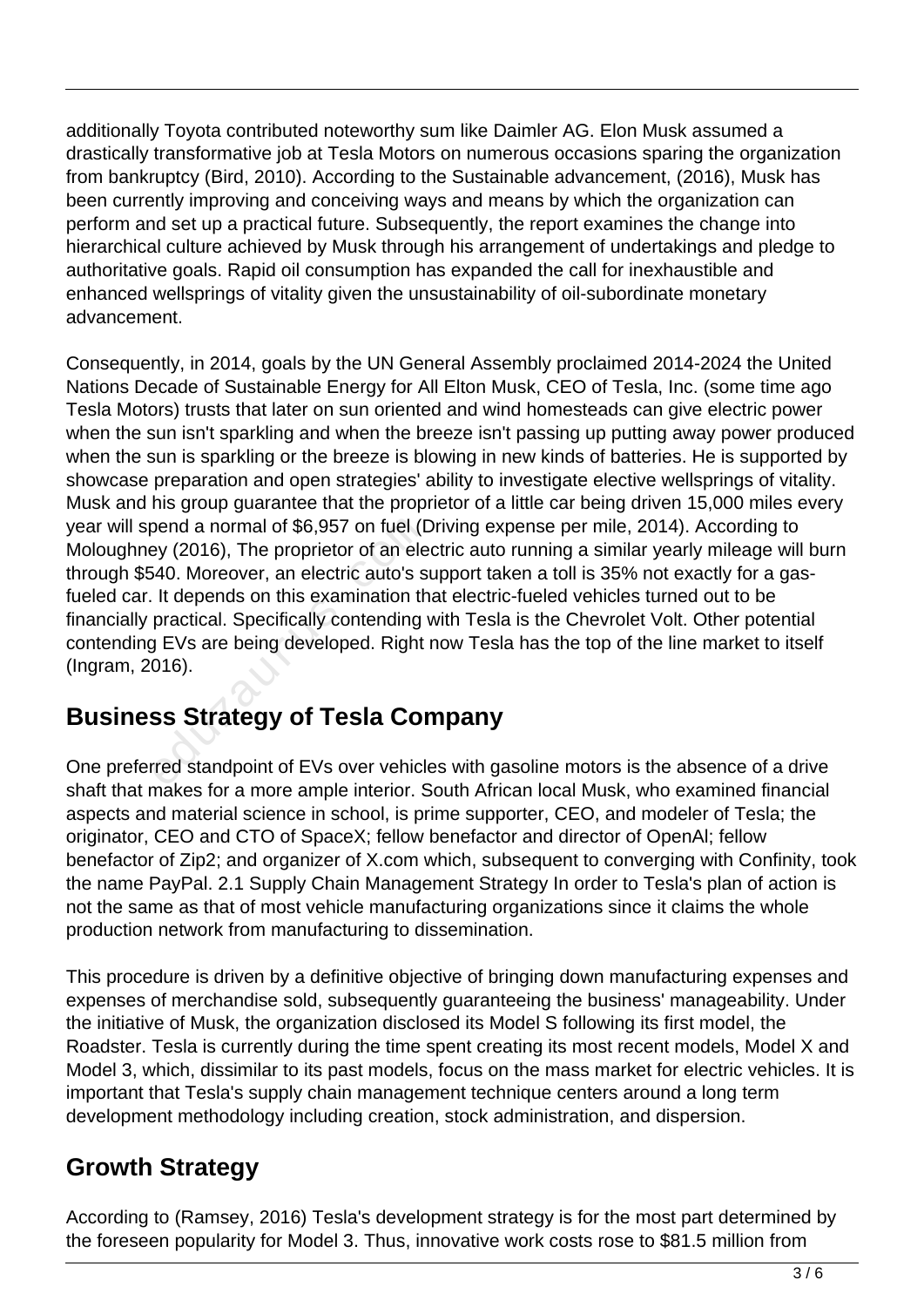\$54.9 million a year back (Ramsey, 2016). Following the R&D spending increment of 48% from the principal quarter of 2013 to the primary quarter of 2014, the organization intended to develop R&D costs for the second quarter by 30% from the main quarter The emphasis on innovative work in the organization's development system included the adjustment of the current sequential construction system to deal with the generation of two distinct models: Model S and Model X (Crawford, 2016).

What's more, its plant adjustment included the improvement of cutting edge PC programs to getting together robots (Crawford, 2016). The organization's development technique was to expand the generation of the Model S and to reveal its Model X in 2015 and Model 3 of every 2017. This was in accordance with its generation methodology and activities. Tesla's target for 100,000 Model S and Model X deliveries in 2018 is unchanged. Tesla expects that their orders will grow faster than their production rate.

## **Production level**

Musk has guaranteed to significantly increase production of cars, extend Tesla's charging foundation to oblige expanding the number of Tesla cars on the road and vanquish self-driving vehicles by 2020(Thompson, 2016). Musk likewise needs the organization to create the vitality that powers his cars. Tesla has extended its manufacturing arms into Tilburg, the Netherlands, where it has an office, and Lathrop, California, where it has a specific creation plant (About Tesla, 2016). In November 2015 amid the Baron Funds speculator gathering Musk proposed that Tesla is en route to become bigger than car monsters like General Motors, Volkswagen, and Toyota (Thompson, 2016). to oblige expanding the number of a 2020 (Thompson, 2016). Musk lift<br>is his cars. Tesla has extended its<br>as an office, and Lathrop, Californi<br>6). In November 2015 amid the Bais en route to become bigger than<br>a (Thompson, 2

### **Charging infrastructure**

With the aspiration to have near 500,000 Tesla cars on the road by 2018 (DeBord,2017), Musk means to grow Tesla's supercharging system which as of now offers electric filling stations that are equipped for charging a Tesla vehicle enough to give it almost around 200 miles of range in only 30 minutes. Amid the Model 3 divulging in March, Musk recommended that Tesla would twofold the number of its superchargers worldwide from the range of 3,600 to more than 7,000 by 2018. Tesla furnishes the main electric cars with an official scope of in excess of 200 miles for each charge.) Tesla's supercharger network provides it a competitive advantage over genuine and potential contenders. Musk guarantees that his cars will be self-ruling by 2018. The organization revealed its semi-self-sufficient autopilot framework toward the end of October 2016. Musk proposes a two-year course of events to accomplish "level 4" self-governance in Tesla's autos and furthermore includes that, while the innovation might be there, the client may not get full access to it since it is improbable regulators will have laws set up when Tesla's selfautonomous cars are prepared (Thompson, 2016).

### **Battery production**

One critical source of expense for Tesla cars is the lithium-ion battery packs. Tesla and key strategic accomplices including Panasonic have started development of a Gigafactory in Nevada that will supply minimal effort lithium-ion battery packs and encourage the production of a more moderate vehicle, Model 3 (About Tesla, 2016). By 2020, the Gigafactory is required to accomplish a yield of battery packs that can be utilized for autos as well as in stationary,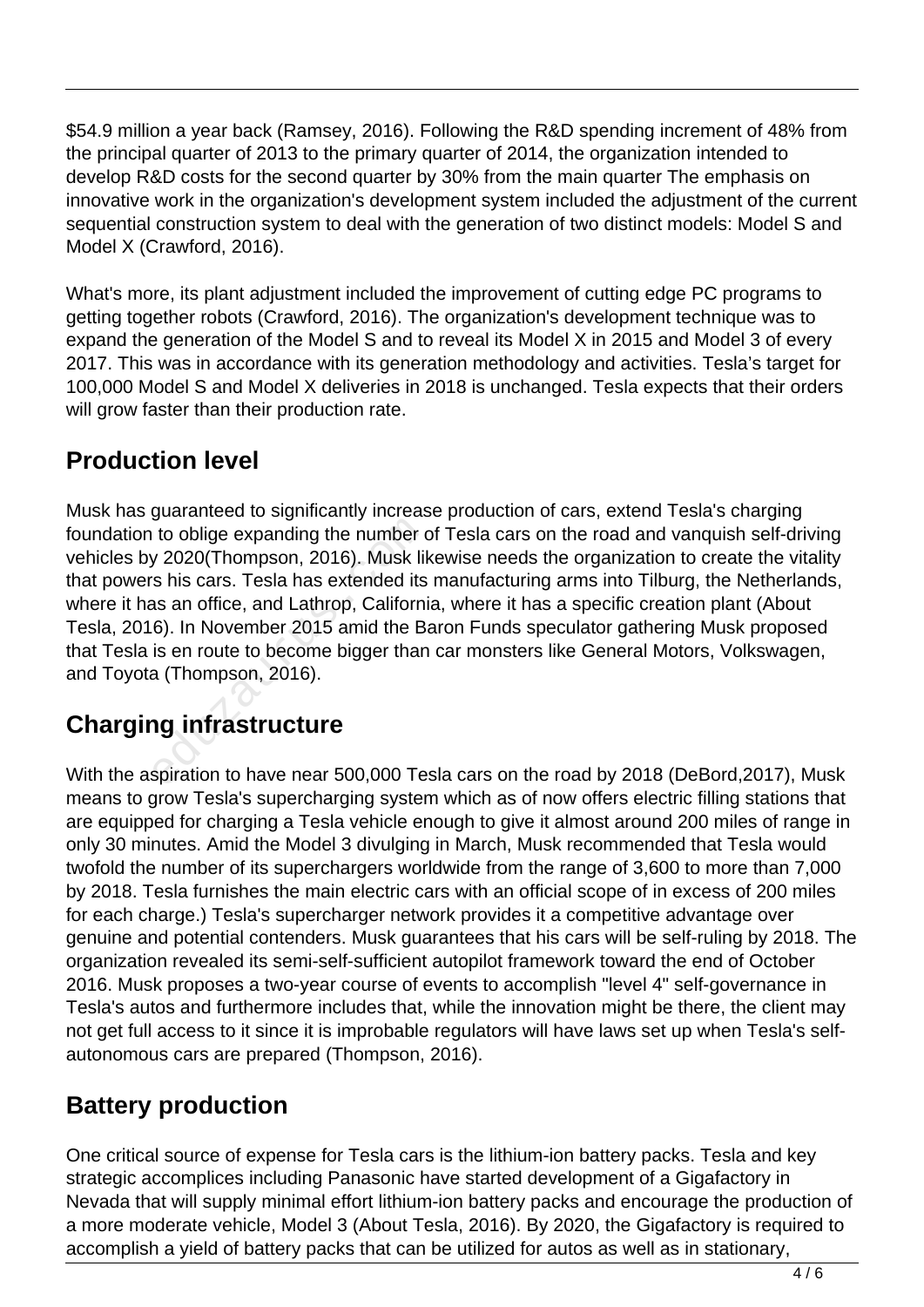enhancing the unwavering quality of the electrical network, diminish vitality costs for organizations and living arrangements, and give a reinforcement supply of intensity (About Tesla,2016). Tesla gauges the plant will help diminish the expense of its batteries by as much as 30% once it is completely operational in 2020. While the record for hypermiling in a Tesla is right around 500 miles, the official scope of Tesla's Model S is around 265 miles for every charge, as indicated by appraisals by the Environmental Protection Agency.

Musk guarantees that by 2020 Tesla will probably have the capacity to influence its autos to go similarly as 745 miles for every charge (Thompson, 2016). Musk trusts that it is likely that later on, electric vehicles will rely upon super-capacitors, as opposed to on batteries. Like batteries, super-capacitors store vitality, yet they would be considerably more proficient at putting away the gigantic measures of vitality required for non-mechanical braking and quickening. (Electric cars charge more quickly than do fuel controlled cars.)

### **Inventory Management**

Tesla's accomplishment in diminishing expenses was to limit risks by keeping next to no stock. Such stock cost decrease was accomplished by group production after prepaid requests were acquired. Its request creation system offer a couple of points of interest. Initially, clients sitting tight for their autos to be conveyed can additionally tweak their autos. Second, staying with little stock permits to limit the measure of capital and hazard tied up with putting away overabundance stock. In addition, sparing from dodging abundance stock can be diverted toward R&D to develop the organization. Better stock administration contributed over \$30 million in real money and decreased strategic expenses in the quarter finished March 31, 2013.  $\kappa$  cost decrease was accomplished<br>ts request creation system offer a<br>eir autos to be conveyed can addit<br>inits to limit the measure of capital<br>lance stock. In addition, sparing fro<br>D to develop the organization. Be<br>ney

Moreover, deals for this quarter were up to \$526 million, and direct funds from the better stock administration were around 5.3%.Tesla dismissed the customary franchise deals display for the accompanying reasons: The organization contended that pitching to clients averts pointless extra expenses. A report, distributed by Goldman Sachs, a speculation bank, assessed that the reserve funds for clients in the direct-to-shopper demonstrate is around \$2,225 for a \$26,000 vehicle, or an 8.6% investment funds. Clients can see the cars in the showrooms and place orders at the showroom or on the web or on the telephone and have the cars conveyed to them. Despite the fact that the hold-up time probably won't be constantly alluring, Tesla's income increment is intelligent of clients' readiness to exchange a couple of long periods of sitting tight time for a moderate and dependable electrical auto. The organization's present achievement can be ascribed to its nonconventional inventory network administration procedure (Tao, 2016).

### **Tesla's Successes**

Tesla's engineers previously outlined a powertrain for a sports car named the Roadster. Propelled in 2008, the 2,400 Roadsters sold were out and about in excess of 30 nations (About Tesla, 2016). In 2012, Tesla propelled the Model S, and it was named Motor Trend's 2013 Car of the Year ("About Tesla", 2016). The conveyance of Model S created an income increment of 11% to \$618 million in the principal quarter of 2014 contrasted with the primary quarter of 2013.Because of controlling expenses through better store network administration, Tesla had a 25% gross overall revenue. This is twice that of GM, which had a 13% gross overall revenue in 2013. The empowering income development and the execution rating of Tesla's Model S unquestionably clarify the creation gauge of 55,000 autos: Model S (35,000) and Model X